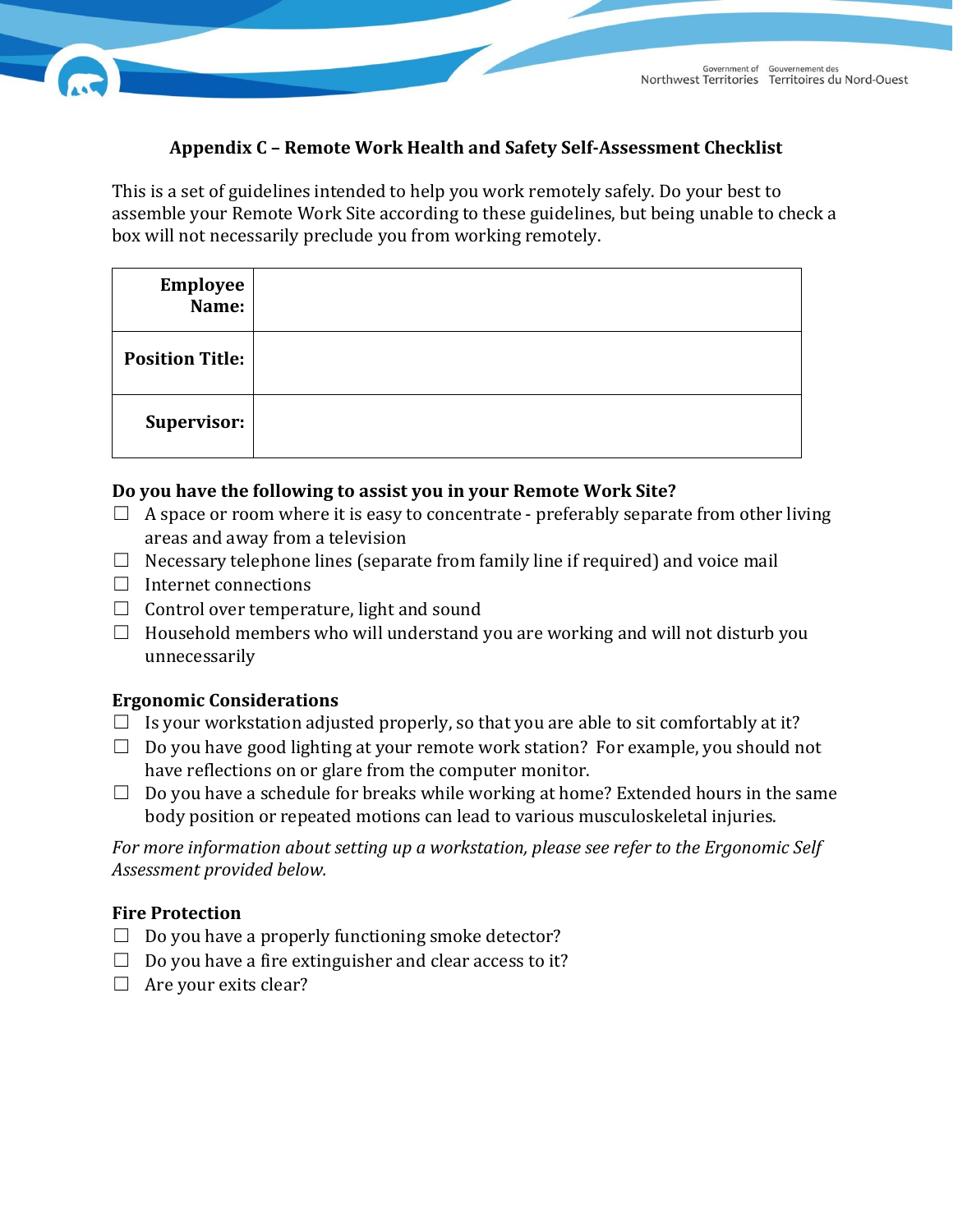

### **Emergency Procedures**

- $\Box$  Do you have first aid supplies?
- $\Box$  Do you have emergency contact numbers posted near the telephone?
- $\Box$  Do you have a plan for evacuation?
- $\Box$  Have you set up a contact schedule with your Supervisor?
- $\Box$  Does your Supervisor know how to reach someone close to you in the event of an emergency?
- $\Box$  Do you understand that the regular Hazard and Incident reporting process is the same when working from home?

#### **Electrical Safety**

- $\Box$  Are any extension cords in good condition and positioned properly?
- $\Box$  Are cords and cables organized and secured to avoid causing a tripping hazard?
- $\Box$  Are outlets grounded and not overloaded?
- $\Box$  Do you have surge protection for electrical equipment?

### **Remote Work Site Photographs**

You must provide photographs of the proposed Remote Work Site to your Supervisor along with this checklist as part of your Remote Work Agreement. The photos must be clear and adequately display the proposed Remote Work Site.

 $\Box$  Have you attached the photographs to this checklist?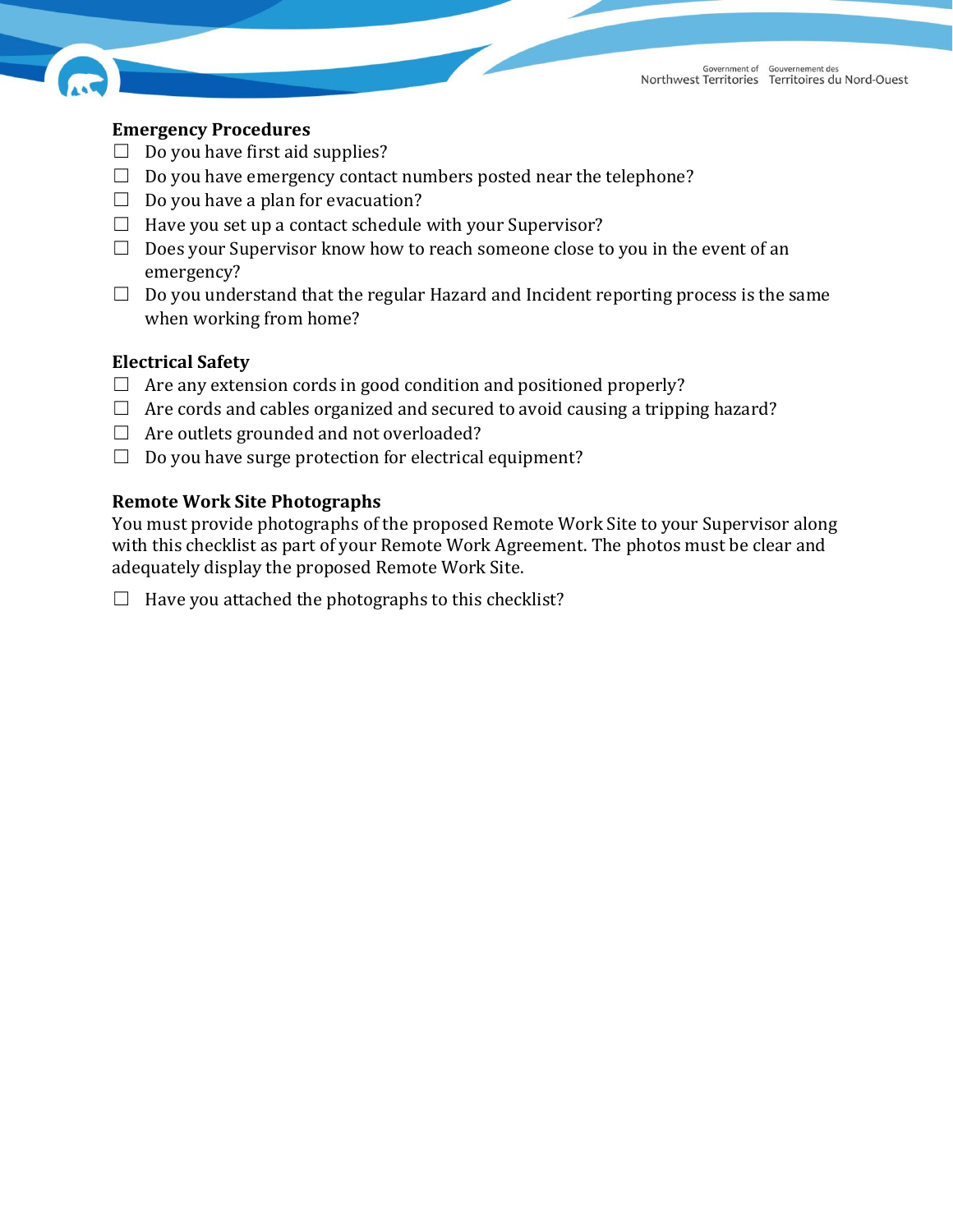



# *Keyboard and Keyboard Tray*

- $\Box$  Set angle of platform so that it is flat
- $\Box$  Adjust height so that when typing, the wrists remain in or close to, a neutral position
- $\Box$  If the keyboard tray does not adjust this way, raise or lower chair until wrists/arms are in a neutral position (refer to section on chairs below)
- $\Box$  Set keyboard so that the legs are folded in
- $\Box$  Centre body over alpha portion of keyboard if this is where most of time is spent
- $\Box$  Be aware that it is not necessary to type forcefully

### *Mouse*

- $\Box$  Position mouse so that it is next to the keyboard on keyboard tray
- $\Box$  If there is no room, a mouse house can be used as a temporary measure or the keyboard tray can be extended to accommodate a mouse
- $\Box$  Increase reaction mouse speed to reduce wrist movements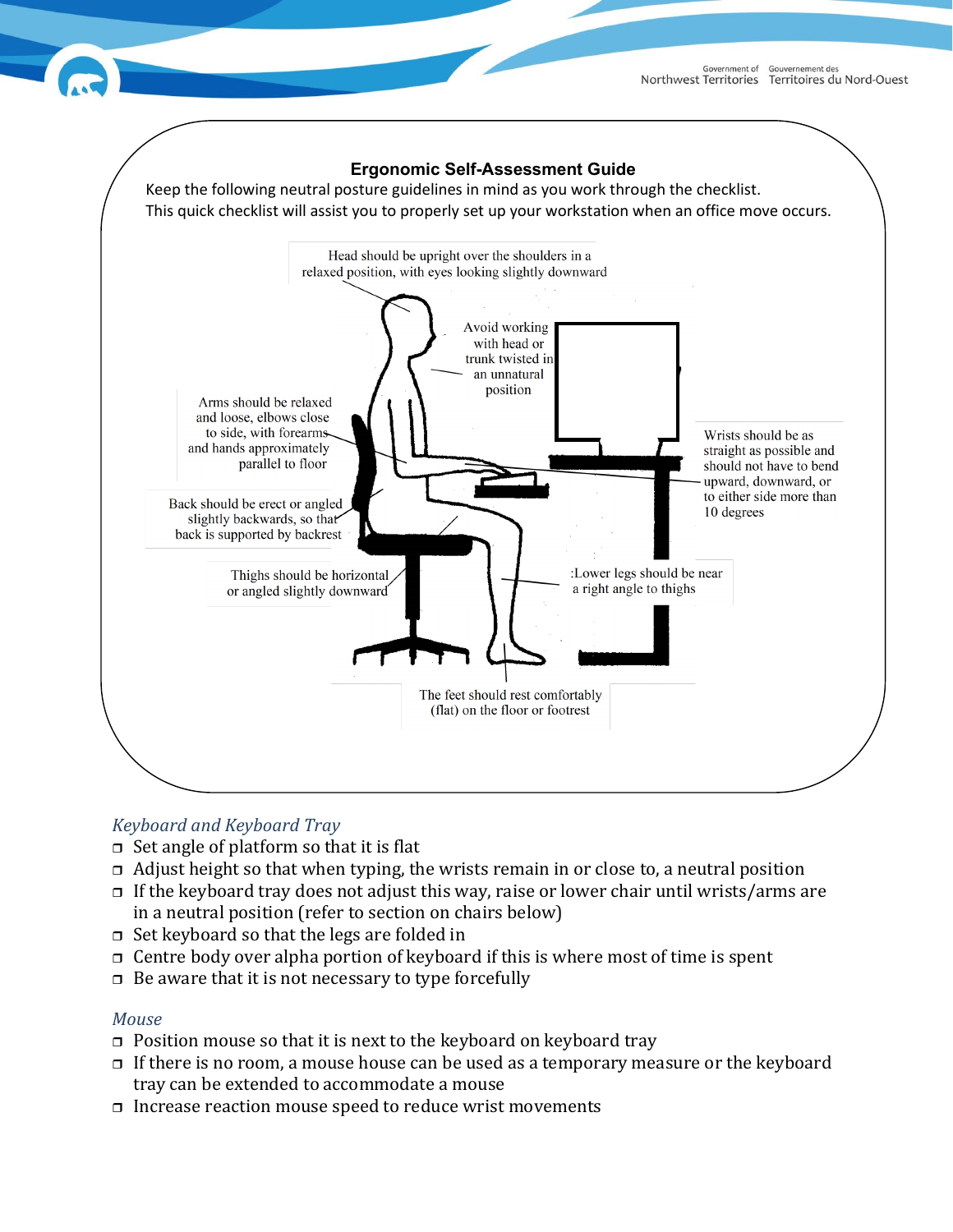

### *Chair*

- $\Box$  Adjust chair so that it offers the best lower back (lumbar) support possible
- $\Box$  Set seat pan to horizontal (neutral) position or angle slightly back for appropriate comfort
- $\Box$  Adjust seat height so that arms and wrists are in a neutral position when typing
- Feet should be flat on floor and knees at approximately 90 degrees if not, use a footrest

# *Footrest (if required)*

- $\Box$  Place footrest on the floor close to the chair
- $\Box$  Adjust height so that footrest relieves pressure from behind legs when sitting (this can also be accomplished by adjusting the height of the chair)

# *Wrist Rest*

- $\Box$  Be aware that when typing, wrists should not rest on a sharp edge such as desk edge
- $\Box$  Use a wrist rest only when not typing
- $\Box$  Be aware that a wrist rest is designed to help keep wrists straight

# *Monitor*

- $\Box$  Locate monitor directly in front of keyboard
- $\Box$  Top of monitor display screen should be at eye level when sitting up straight (may need to be slightly lower for bifocal and trifocal users)
- $\Box$  Be aware that bifocal or progressive lens wearers may experience difficulty, and may want to change to eyewear better suited for the work environment (consult with optometrist or ophthalmologist)
- $\Box$  Keep monitor far enough away so that it can be read comfortably (for most people this will be about an arm's length away)
- Adjust the contrast and brightness to a comfortable level (generally high contrast and low brightness is best)

# *Desk*

- $\Box$  Organize accessories on desk so that items used most frequently are close by, e.g.:
	- − Frequently used 0 30 cm (0 12 inches)
	- − Occasionally used 30 50 cm (12 20 inches)<br>− Seldom used more than 50 cm (more tha
	- $\mu$  more than 50 cm (more than 20 inches)
- $\Box$  Manage keyboard and mouse wires by routing them underneath the desk so they are not in the way

# *Telephone*

- $\Box$  Place telephone on left side if right handed and vice versa
- $\Box$  Be aware a telephone headset is a good alternative if phone is used frequently or for prolonged periods
- $\Box$  Use a telephone stand if numbers on the telephone screen are difficult to read